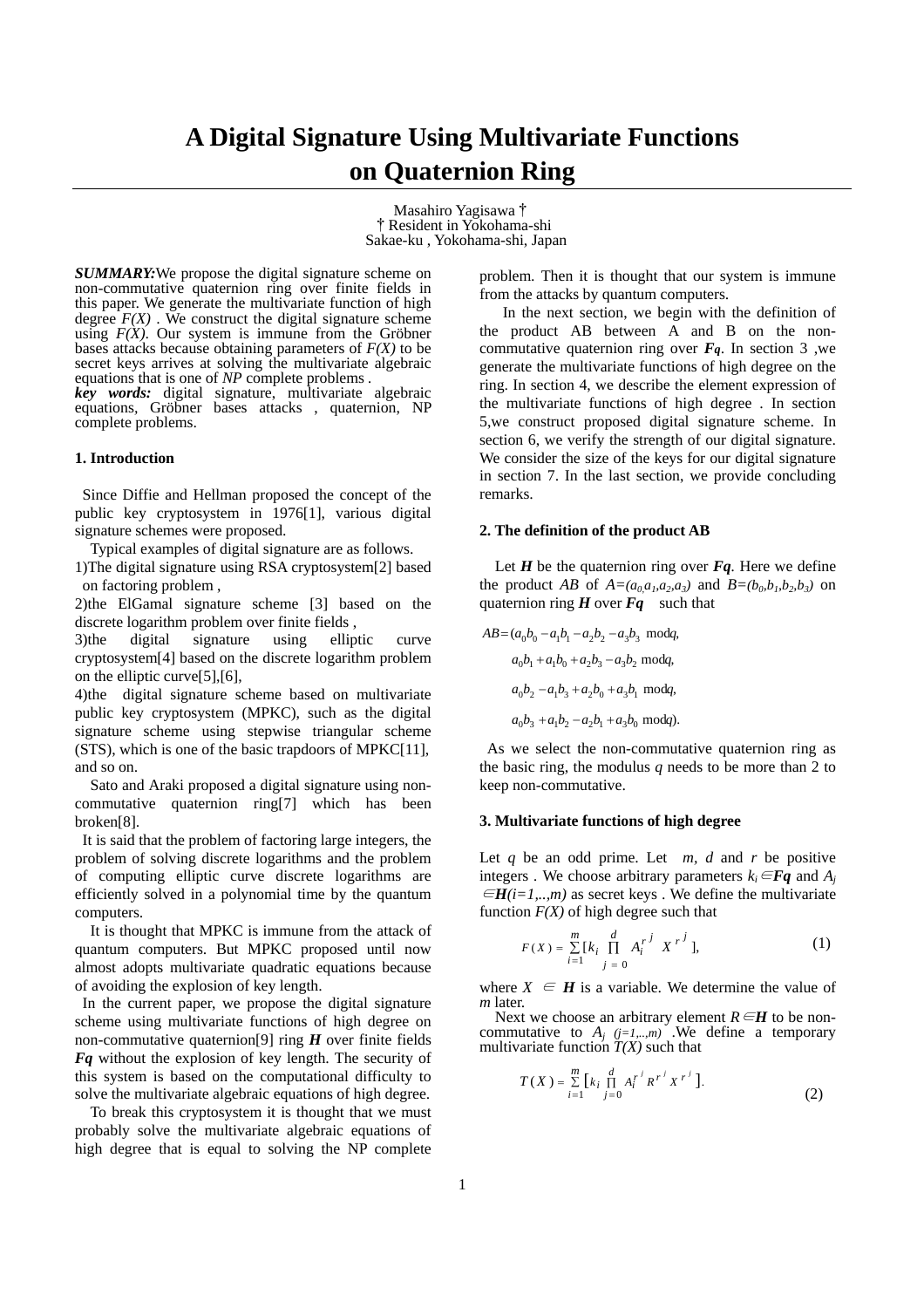## **4.** The element expression of  $F(X)$

Let *s* be  
\n
$$
s=1+r+r^2+...+r^d
$$
\n
$$
I \text{ et } F(X) \text{ be } (3)
$$

$$
F(X) = (f_0, f_1, f_2, f_3) , \qquad (4)
$$

$$
f_j = \sum_{e_0 + \ldots + e_3 = s} f_{j e_0 e_1 e_2 e_3} x_0^{e_0} x_1^{e_1} x_2^{e_2} x_3^{e_3} \mod q
$$
(5)  
(j=0,1,2,3)

with  $0 \le e_0, e_1, e_2, e_3 \le s$  and the coefficients  $f_{je0e1e2e3}$  $\epsilon F_q$  to be published, where

$$
X = (x_0, x_1, x_2, x_3) \in \mathbf{H},
$$
  

$$
x_i \in Fq, (i = 0, ..., 3).
$$

 $e_0, e_1, e_2$  and  $e_3$  are non-negative integers which satisfy  $e_0 + ... + e_3 = s$ .

Then the number *n* of  $f_{je0e1e2e3}$  is

 $n=4_4H_s=4_{s+3}C_3.$  (6) Let  $\{f_{je0e1e2e3}\}$  be the set that includes all  $f_{je0e1e2e3}$ .

Let 
$$
T(X)
$$
 be  
\n $T(X)=(t_0,t_1,t_2,t_3)$  (7)

$$
t_j = \sum_{e_0 + \ldots + e_3 = s} t_j e_0 e_1 e_2 e_3 x_0^{e_0} x_1^{e_1} x_2^{e_2} x_3^{e_3} \mod q \quad (8)
$$

 $(i=0,1,2,3)$ 

with the coefficients  $t_{je0e1e2e3}$   $\epsilon \mathbf{Fq}$ .  $e_0, e_1, e_2$  and  $e_3$  are non-negative integers which satisfy  $e_0 + ... + e_3 = s$ .

Let  $\{t_{je0e1e2e3}\}$  be the set that includes all  $t_{je0e1e2e3}$ .

# **5. Proposed digital signature scheme**

We construct the digital signature scheme using  $F(X)$ and *T(X)* as follows.

Let *[a,d,r,m]* be the system parameters.

Let's describe the procedure that user U sends to user V a signature *S*.

1) User U selects  $A_i \in H$  (*i*=1,..,*m*) and  $R \in H$ randomly,

where *R* is non-commutative to  $A_i \in H$  (*i*=1,..,*m*).

2) User U calculates *g* as follows.

Let message 
$$
E
$$
 be

 $E = (E_0, E_1, E_2, E_3) \in H$ , (9) where *E* is non-commutative to  $R, A_i \in H$  (*i*=1,..,*m*).  $\overline{L}$  at  $\alpha$  **be** 

Let g be  
\n
$$
g=E_0+E_1+E_2+E_3.
$$
 (10)

3) User U generates  $F(X)$  and  $T(X)$  such that

$$
F(X) = \sum_{i=1}^{m} [k_i \prod_{j=0}^{d} A_i^{r^j} X^{r^j}],
$$
 (11)

$$
T(X) = \sum_{i=1}^{m} \left[ k_i \prod_{j=0}^{d} A_i^{r^j} R^{(g-1)r^j} X^{r^j} \right].
$$
 (12)

4) User U calculates *{fje0e1e2e3}* and *{tje0e1e2e3}* from (11) and (12).

5) User U publishes the set of coefficients *{fje0e1e2e3}* as user U's public keys beforehand.

- 6) User U sends *S* to User V such that *S=[{tje0e1e2e3},R,E].* (13)
- 7) User V calculates *g* as follows.  $g=E_0+E_1+E_2+E_3$ .
- 8) User V confirms that  $F(R^{g}E) \neq T(RE)$  by using *{fje0e1e2e3}* and *{tje0e1e2e3}* as follows*.*

Let 
$$
R^gE
$$
 be

$$
R^{g}E = (b_{0}, b_{1}, b_{2}, b_{3}).
$$
  
\n
$$
F(R^{g}E) = \sum_{i=1}^{m} [k_{i} \prod_{j=0}^{d} A_{i}^{r^{j}} (R^{g}E)^{r^{j}}]
$$
  
\n
$$
= F((b_{0}, b_{1}, b_{2}, b_{3})) = (f_{0}^{*}, f_{1}^{*}, f_{2}^{*}, f_{3}^{*})
$$
 (14)

where

$$
f'_{j} = \sum_{e_0 + \ldots + e_{3} = s} f_{j e_0 e_1 e_2 e_3} b_0^{e_0} b_1^{e_1} b_2^{e_2} b_3^{e_3} \mod q, \tag{15}
$$

 $(j=0,1,2,3)$ .  $e_0, e_1, e_2$  and  $e_3$  are non-negative integers which satisfy  $e_0 + ... + e_3 = s$ .

We can obtain *T(RE)* using *{ tje0e1e2e3 }* in the same way.

If  $F(R^{8}E)=T(RE)$ , then user V decides *S* to be not user U's signature.

The reason is given as follows.

The adversary can easily generate  $F(R^{g-1}X)$  such that

$$
F(R^{s-1}X) = \sum_{i=1}^{m} [k_i \prod_{j=0}^{d} A_i^{r^j} (R^{s-1}X)^{r^j}].
$$
 (16)

 $F(X)$  satisfies  $F(R^{g}E) = F(R^{g-1}(RE))$ .

Then user V needs to confirm that  $F(R<sup>g</sup>E) \neq T(RE)$  to prevent the adversary from disguising  $F(R^{g-1}X)$  in  $T(X)$ . 9) User V selects a random integer *p*.

User V calculates  $F(R^{g+p})$  and  $T(R^{p+1})$  in the same way as 8).

10) If  $F(R^{g+p}) = T(R^{p+1})$  is true, user V considers *S* as user U's signature .

The system parameter is *[q,r,d,m].*The public key is  $PK=[\{f_{jeo\neq1e2e3}\}\ (j=0,..,3:0\leq e_0,..,e_3\leq s)]$  and the secret key is  $SK=[k_iA_i$   $(i=1,..,m)]$  in our digital signature sheme.

We recommend the size of p to be  $O(q^2)$ .

# **6. Verification of the strength of our digital signature**

Let's examine the strength of our digital signature. The strength of our digital signature depends on the strength of the multivariate functions described in section 3. In other words, we mention the difficulty to obtain  $k_i \in \mathbf{Fq}$ and  $A_i \in H$  (*i*=1,..,*m*) from the value of coefficients  $f_{je0e1e2e3}$  of  $F(X)$  to be the public keys.

#### **6.1 Multivariate algebraic equations from**  $F(X)$

Let 
$$
A_j
$$
 be  
\n $A_i = (A_{i0}, A_{i1}, A_{i2}, A_{i3})$   $(i = 1, ..., m)$ . (19)